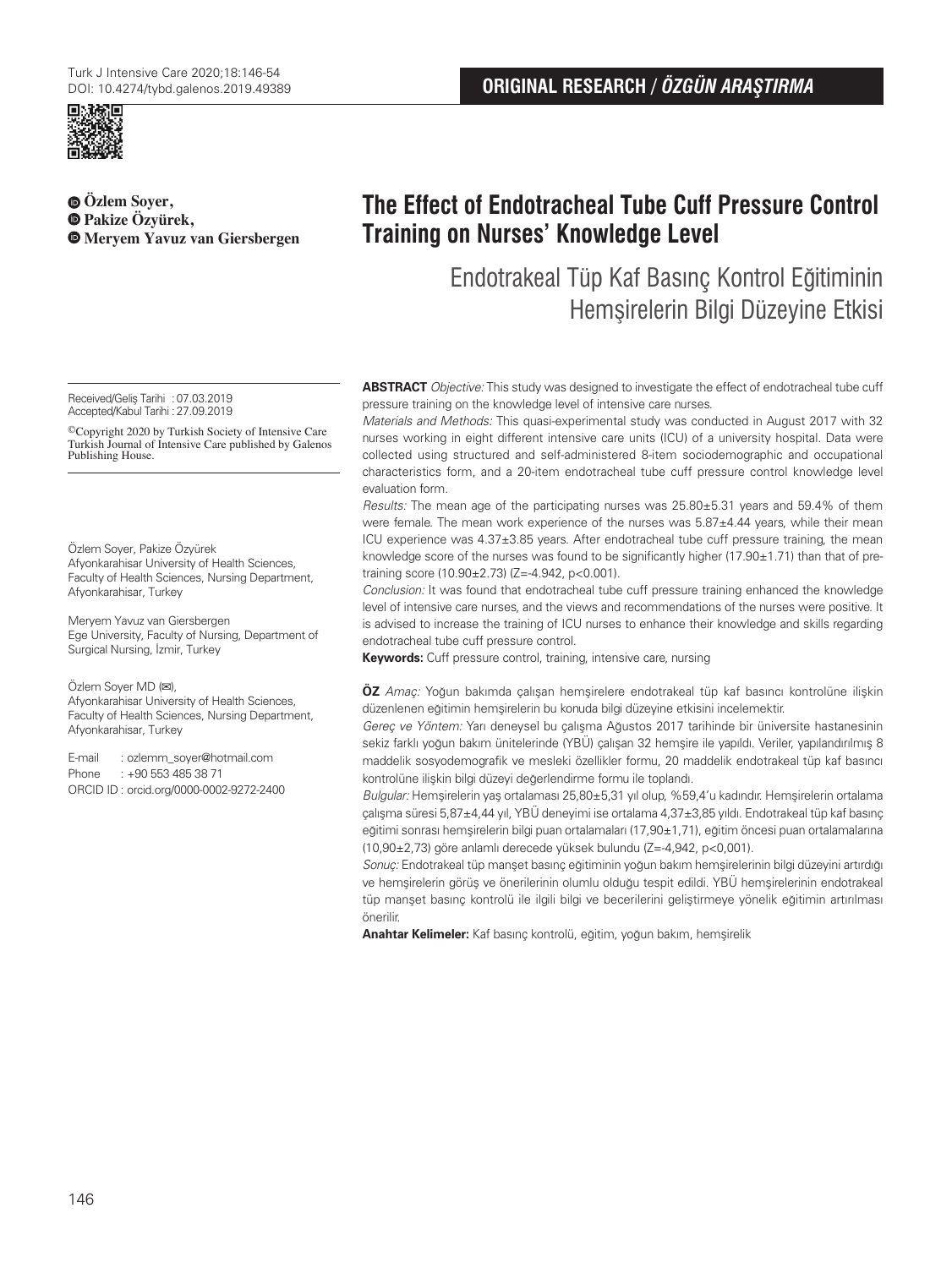# **Introduction**

Supporting adequate ventilation/oxygenation, minimizing risk of infection, maintaining the patients' trust and comfort, monitoring and preparing the extubation criteria for patients receiving mechanical ventilator support are among the responsibilities of nurses in intensive care units (ICU) (1).

While respiratory therapists are mostly responsible for endotracheal tube (ETT) and ETT cuff pressure management in ultrasound healthcare institutions, in other countries these are the nurses' responsibility (2). In Turkey, nurses are responsible for the control and management of the ETT cuff pressure. Maintaining the ETT cuff at a sufficient pressure is a key factor in patient care management during invasive mechanical ventilation (3,4). ETT cuff pressure must be between 20-30 cmH<sub>2</sub>O (5-7).

Controlling the ETT cuff pressure is important in terms of preventing complications (1). A low ETT cuff pressure and a slight inflation of the ETT cuff is related to an inadequate distribution and aspiration of secretions in the anticipated tidal volume (2). Low ETT cuff pressure leads to secretions that accumulate in the subglottic area, advancing to the lower respiratory tract and triggering ventilator-associated pneumonia (VAP) (3,4,8). When the ETT cuff pressure is kept lower than 20  $\text{cmH}_{\text{2}}\text{O}$ , the VAP risk quadruples (2).

A high ETT cuff pressure may cause mucosal ischemia (8). Also, an ETT cuff pressure increase over 30  $\text{cmH}_{2}$ O, the frequency of post-operational complications such as coughing, sore throat, hoarseness and haemoptysis increases. In addition, over ETT cuff pressure results in severe morbidity due to tracheal damage (7). Trachea stenosis is the shrinkage of the trachea's transverse diameter to below 10%. Post-intubation tracheal stenosis is usually associated with the ETT cuff pressure. ETT cuff pressure being higher than the capillary perfusion pressure, which is 25-35 mmHg, is the most visible factor in tracheal stenosis (9). To minimize complications, obligatory round-the-clock monitoring and control of ETT cuff pressure has been suggested (10).

Among the methods used for controlling ETT cuff pressure are finger palpation of the pilot balloon (11), the minimal leak technique, the minimal obstructive volume technique (2), intermittent check with a manometer (3), and constant ETT cuff pressure control (12).

Studies show that nurses do not check the ETT cuff pressure and that only 11%-27% of ETTs have a cuff pressure that is safe (13). The ICU of the university hospital where the study was conducted adopts the technique of deflating the ETT cuff and re-filling with air using a 10 cc injector on a two-hourly basis. Yet resting or deflating the ETT cuff and other such procedures should not be performed during ETT cuff control in order to prevent aspiration. The ETT cuff pressure should be monitored and the cuff pressure must be maintained between 20-30 cm $H<sub>2</sub>$ O (14).

With respect to the literature, it is obvious that the knowledge of ICU healthcare workers regarding ETT cuff pressure control is not adequate (15,16).

# **Materials and Methods**

### Sample and Setting

This study was a one-group pretest–posttest design. The study was conducted at a university hospital in Afyonkarahisar Health Sciences University in Turkey. This hospital with a capacity of 1000 beds has 8 adult ICUs. 54 nurses employed in the ICUs of the neurosurgery, anesthesiology and reanimation, pulmonary diseases, ınternal, neurology, ısolation, coronary, and cardiovascular surgery departments of a university hospital. The study was carried out in this eight adult ICUs where the ETT cuff pressure procedure was performed on mechanically ventilated patients with finger palpation of the pilot balloon. Thirty-two nurses who were over 18 years old, volunteered to participate in the research, and had at least 1 month of intensive care experience were included in the sample.

### Data Collection

Data collection was undertaken August 2017. After receiving permission from the ethics committee and the institution, the day of training was determined in cooperation with the nursing services directorate. The participating nurses were given two training sessions on ETT cuff pressure control on August 23, 2017. The study data was obtained with face to face meetings. Nurses first signed the informed consent form. Nurses' demographic and occupational characteristics and their ETT cuff pressure control knowledge levels were measured before training. Training lasted about one hour and it was given as a presentation. ETT cuff pressure control knowledge levels of nurses' were re-evaluated after training. Finally, the opinions of the nurses about the training were taken.

Data were collected with structured and self-administered questionnaires using a 8-item demographic and occupational characteristic form, a 20-item knowledge level form and a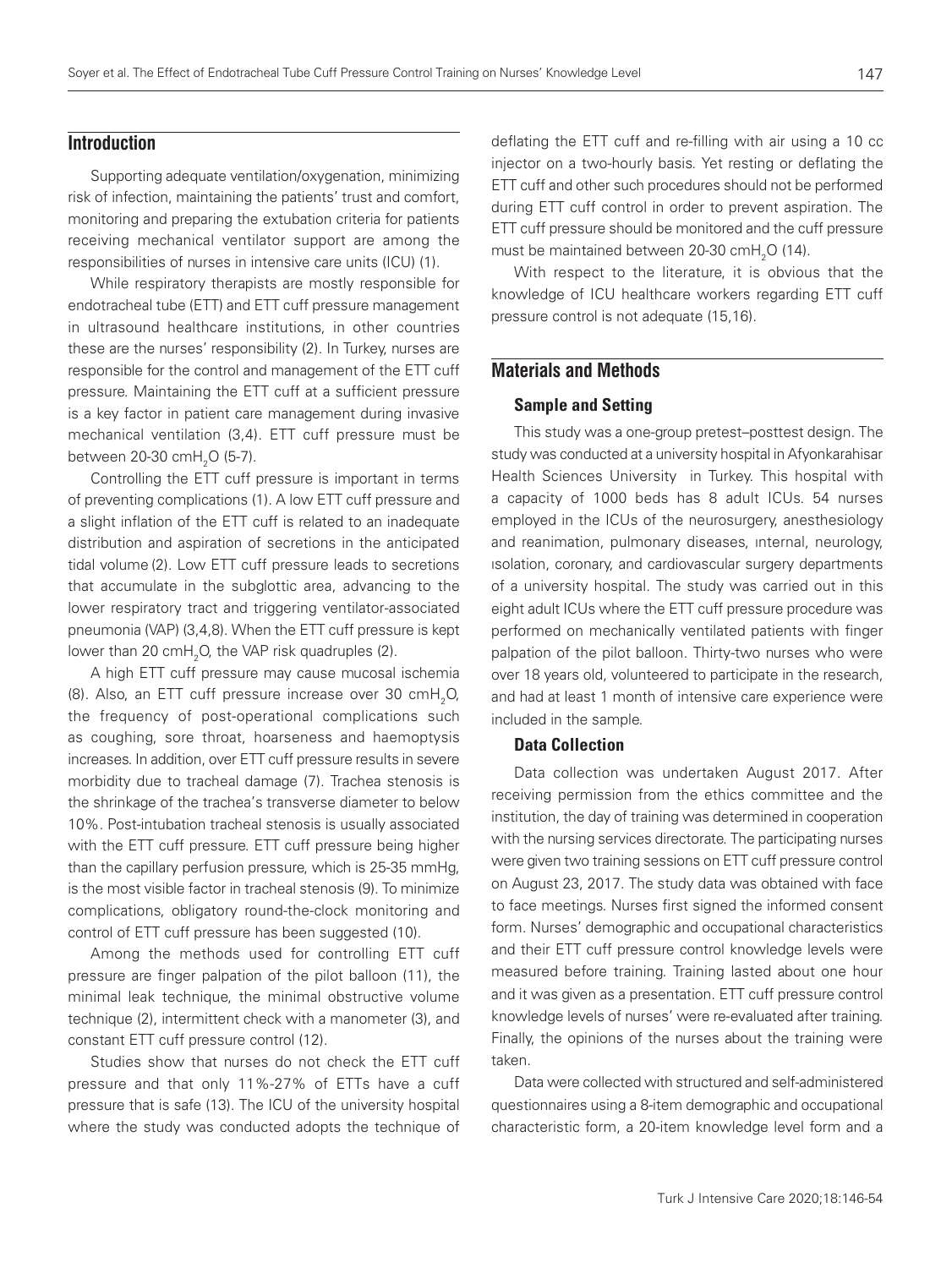9-item nurses' views form. The instruments were prepared in accordance with the literature. While creating the survey, expert opinion was obtained. The instruments were prepared in Turkish.

The 8-item self-administered form consisted of demographic and occupational features. In this instrument was focused on common variable that can affect ETT cuff pressure control knowledge of nurses which included age, gender, types of nursing degrees, length of nursing experience, type of ICU, length of ICU experience, type of working shift and length of one week working.

The 20-item knowledge level form was developed to assess the knowledge of nurses on ETT cuff pressure control by researchers. This instrument consisted of five parts: part 1: question related to normal range of ETT cuff pressure (1 item), part 2: question related to complications of ETT cuff pressure (4 items), part 3: question related to responsibility of ETT cuff pressure (1 item), part 4: question related to control methods of ETT cuff pressure (5 items), part 5: question related to affecting factors ETT cuff pressure (9 items). Only one item (part 1) had four answers options the range of ETT cuff pressure, "10-20  $\text{cmH}_{2}$ O", "20-30 cmH $_{2}$ O", "30-40 cmH $_{2}$ O" and "above 40 cmH $_{2}$ O". Another items had three answers options, "correct", "incorrect" and "do not know". While scoring, correct answers scored one point each, when incorrect answers and "do not know" options scored zero.

### Ethical Approvals

Permission for the study was obtained from the institution where the study was conducted with decision number E.23390, dated 18.02.17. For the implementation, permission was obtained from the Board of Ethics of the Non-Invasive Clinical Research Center of the Faculty of Medicine, X University, with the decision numbered 2017/6- 171 and dated 02.06.17. Permission was also obtained from nurses.

### Statistical Analysis

The data obtained during the study was analyzed with the SPSS (Statistical Package for the Social Sciences Inc., New York, USA) package program. The demographic and occupational characteristics of the nurses were identified using frequency, percentage distribution, averages and standard deviation values. The Mann-Whitney U Test was used to compare the pre-training and post-training average scores. In addition, to detect and identify the significance of the difference between pre- and post-training average scores for the groups, two-factor variance analysis was used for the related measurements. Correct answers to the questions on the knowledge level form were given one point each while incorrect ones were given zero points. The knowledge level scores were calculated by averaging the number of correct answers. The level of significance was accepted at p<0.05.

# **Results**

### Demographic Characteristics

The average of the age of the participating nurses (n=32) was 25.80±5.31 years; 59.4% of them were women. 46.9% (n=15) of the nurses had graduated from healthcare vocational high schools. 21.9% (n=7) of the nurses worked in the neurosurgery ICU. The average work experience of the nurses was 5.87±4.44 [minimum-maximum (min-max): 0-17] years, while their average ICU experience was 4.37±3.85 (min-max: 0-17) years. 81.2% (n=26) worked both the day and night shift. The average weekly working hours were 44.93±3.56 (min-max: 40-48) hours (Table 1).

## Nurses' Level of Knowledge Regarding Endotracheal Cuff Pressure Control

A statistically significant difference was found between the pre-training and post-training evaluation of the questions (16 items) related to the normal pressure range of the ETT cuff, potential complications in case of ETT cuff pressure deviating from its normal range, methods of controlling ETT cuff pressure and the factors affecting the ETT cuff pressure (p<0.05). No statistically significant difference was found in terms of the aspects of leakage during positive-pressured ventilation when the ETT cuff is fully sealed, tracheal damage in case of high ETT cuff pressure, aspiration of the mouth and, if possible, the subglottic area in cases when the ETT cuff is deflated and tracheal aspiration affecting the ETT cuff pressure (p>0.05). The average knowledge score of the participating nurses prior to the training was 10.90±2.73, while this score rose to 17.90±1.71 after the training. A statistically significant difference was found between the pre- and post-training regarding ETT cuff pressure control (Z=-4.942, p<0.001) (Table 2).

The distribution of the pre-training and post-training correct answers to the five areas related to ETT cuff pressure control is as follows. The correct answer to the normal range of ETT cuff pressure was 20.6% vs 96.9%; complications of ETT cuff pressure was 61.7% vs 84.4%; responsibility of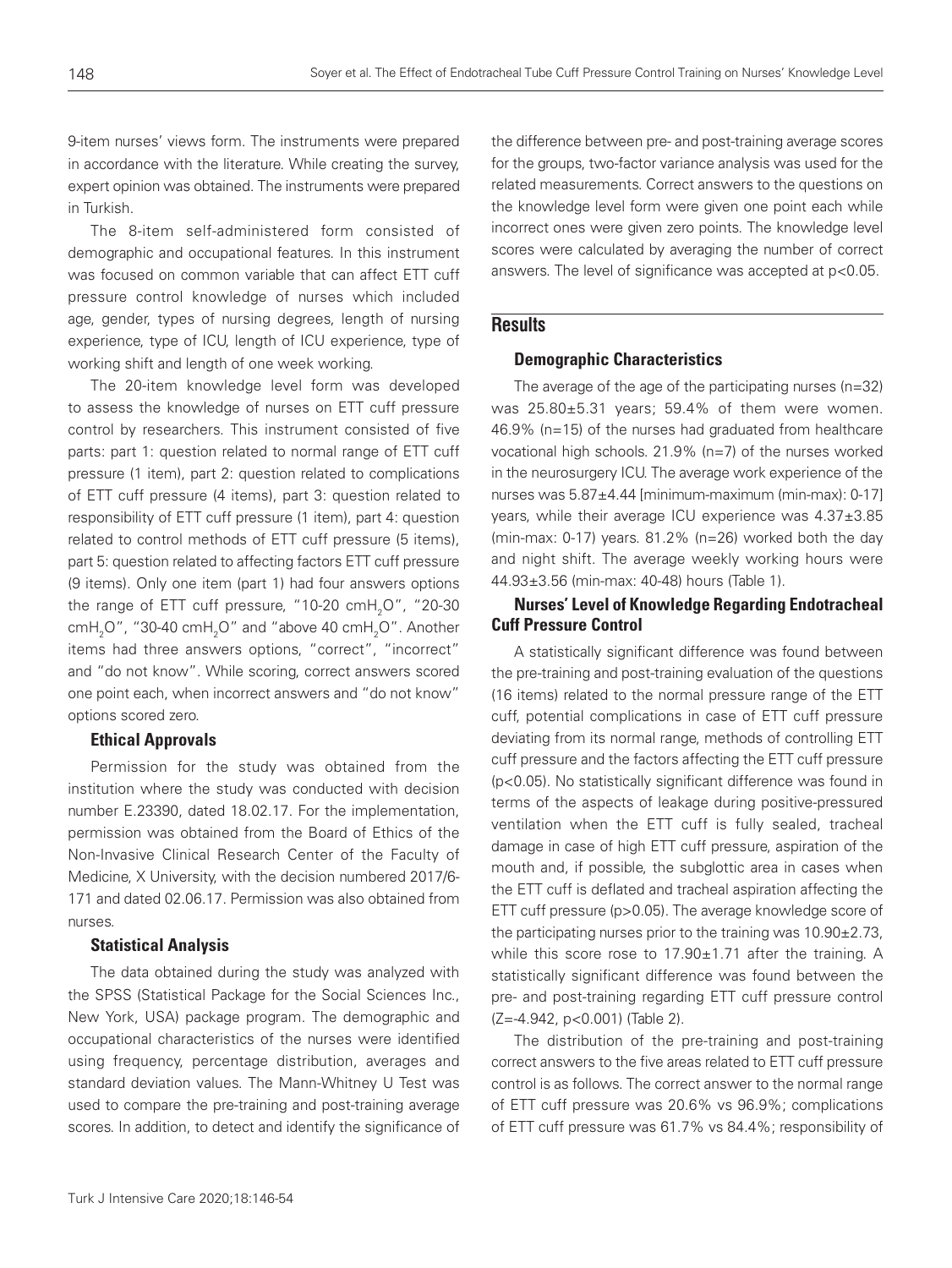| Characteristic                       | n                            | %                            |  |  |
|--------------------------------------|------------------------------|------------------------------|--|--|
|                                      | Mean ± SD (range)            |                              |  |  |
| Age (years)                          |                              |                              |  |  |
| 18-23                                | 12                           | 37.5                         |  |  |
| 24-29                                | 11                           | 34.4                         |  |  |
| 30 and over                          | 9                            | 28.1                         |  |  |
| $M \pm SD$ , range                   | 25.80±5.31, 18-36 years      |                              |  |  |
| Gender                               |                              |                              |  |  |
| Female                               | 19                           | 59.3                         |  |  |
| Male                                 | 13                           | 40.7                         |  |  |
| Types of nursing degrees             |                              |                              |  |  |
| Vocational school of health          | 15                           | 46.9                         |  |  |
| Associate degree                     | 3                            | 9.4                          |  |  |
| Bachelor's degree                    | 9                            | 28.1                         |  |  |
| Post-graduate degree                 | 5                            | 15.6                         |  |  |
| Length of nursing experience (years) |                              |                              |  |  |
| 0-4 years                            | 15                           | 46.9                         |  |  |
| 5 years and over                     | 17                           | 53.1                         |  |  |
| $M \pm SD$ , range                   |                              | 5.87±4.44, 1 months-17 years |  |  |
| Type of ICU                          |                              |                              |  |  |
| Neurosurgery                         | $\overline{7}$               | 21.9                         |  |  |
| Anesthesiology and Reanimation       | 6                            | 18.8                         |  |  |
| General surgery                      | 5                            | 15.6                         |  |  |
| Pulmonary diseases                   | 4                            | 12.5                         |  |  |
| Internal diseases-neurology          | 3                            | 9.4                          |  |  |
| Isolation                            | 3                            | 9.4                          |  |  |
| Coronary                             | 2                            | 6.2                          |  |  |
| Cardiovascular surgery               | $\overline{c}$               | 6.2                          |  |  |
| Length of ICU experience (years)     |                              |                              |  |  |
| 0-4 years                            | 19                           | 59.3                         |  |  |
| 5 years and over                     | 13                           | 40.7                         |  |  |
| $M \pm SD$ , range                   | 4.37±3.85, 1 months-17 years |                              |  |  |
| Type of working shift                |                              |                              |  |  |
| Only day shift                       | 5                            | 15.6                         |  |  |
| Only night shift                     | 1                            | 3.1                          |  |  |
| Day and night shift                  | 26                           | 81.3                         |  |  |
| Length of one week working (hours)   |                              |                              |  |  |
| 0-45 hours                           | 16                           | 50                           |  |  |
| 46 hours and above                   | 16                           | 50                           |  |  |
| $M \pm SD$ , range                   | 44.93±3.56, 40-48 hours      |                              |  |  |
| Total                                | 32                           | 100                          |  |  |

ETT cuff pressure 62.5% vs 96.9%; control methods of ETT cuff pressure 46.9% vs 95.6% and affecting factors of ETT cuff pressure 58.3% vs 84.0%.

# The Relationship between the Demographic and Occupational Characteristics of the Nurses Working in the ICUs and Their Knowledge Level of ETT Cuff Pressure Control

The relationship between the demographic and occupational characteristics of the nurses working in the ICUs and their knowledge level of ETT cuff pressure control was investigated, and this indicated no statistically significant difference between their knowledge levels according to the nurses' age, gender, types of nursing degrees, work experience, the ICU they worked in, their position in the ICU, and the amount of time working in the ICU (p<0.05) (Table 3).

# **Discussion**

ETT cuff pressure control is an integral aspect of the airway management of the intubated patients receiving mechanical ventilation support (17). Maintaining the ETT cuff pressure at 20-30 cmH<sub>2</sub>O is an important element of care in airway management (18). It was found that the average age of the nurses participating in this study was similar to that of nurses in other studies in Turkey (16). In this study, while 21.9% of the nurses could answer the question related to a safe ETT cuff pressure range before the training, this percentage rose to 100% following the training. An investigation of similar studies revealed that 36% of the nurses responded to the question about recommended ETT cuff pressure with the answer '25  $\text{cmH}_{2}$ O', 32.0% gave the answer '20-30  $\text{cmH}_{2}$ O' and 66% of them said they did not have any idea (15). It was also found that more than half of the ICU nurses had no knowledge about ETT cuff functions and safe ETT cuff pressure range (19). In a study in which 20 out of 30 supervising nurses were chosen randomly from general ICUs, the supervising nurses stated that they did not know the right maximum ETT cuff pressure (20). Another study revealed that only 15 out of 21 nurses working in a 13-bed ICU were aware of the fact that ETT cuff pressure could be controlled and only seven of these nurses reported that they knew the right maximum ETT cuff pressure (21). In a study conducted in Turkey, it was found that only 25% of nurses knew that the standard range of ETT cuff pressure is 20-30  $\text{cmH}_{2}$ O, and that 42.50% said this range was 10-20  $\text{cmH}_{2}$ O, which revealed their lack of knowledge (16).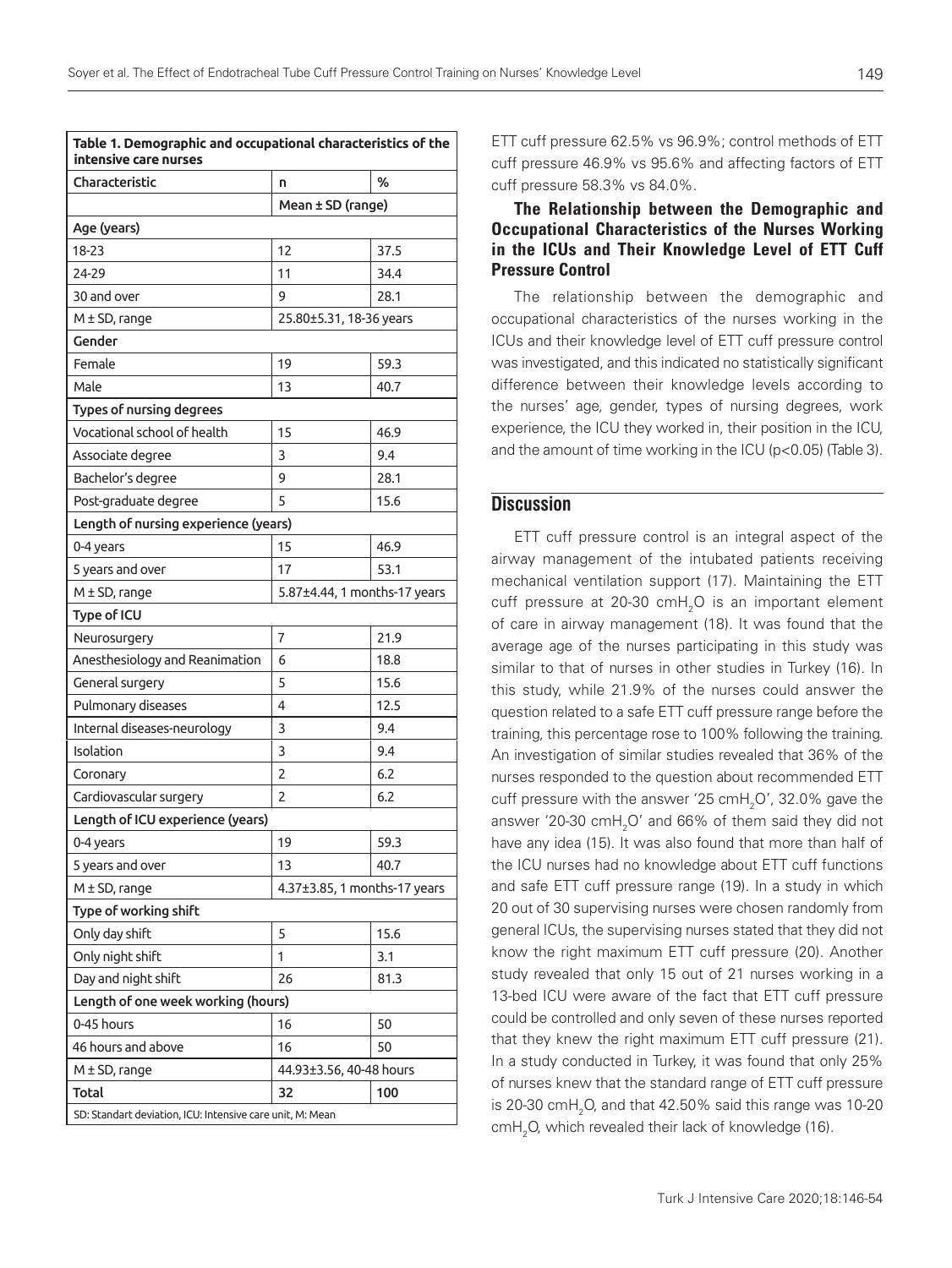| Table 2. Knowledge level of the nurses regarding endotracheal tube cuff pressure control                              |                               |           |           |                             |  |
|-----------------------------------------------------------------------------------------------------------------------|-------------------------------|-----------|-----------|-----------------------------|--|
|                                                                                                                       | Post-training<br>Pre-training |           |           |                             |  |
| Questions                                                                                                             | Correct                       | Incorrect | Correct   | <b>Incorrect</b>            |  |
|                                                                                                                       | n (%)                         | n (%)     | n (%)     | n (%)                       |  |
|                                                                                                                       | 7(21.9)                       | 25(78.1)  | 32 (100)  | 0(0)                        |  |
| ETT cuff pressure safe range                                                                                          | Z=-5.000 p<0.001              |           |           |                             |  |
| Development of microaspiration in low ETT cuff pressure                                                               | 23 (71.9)                     | 9(28.1)   | 30 (93.8) | 2(6.2)                      |  |
|                                                                                                                       | Z=-2.333, p=0.020             |           |           |                             |  |
| Development of VAP in low ETT cuff pressure                                                                           | 19 (59.4)                     | 13 (40.6) | 31 (96.9) | 1(3.1)                      |  |
|                                                                                                                       | Z=-3.207 p=0.001              |           |           |                             |  |
| Leakage due to imperfect closure of the trachea by the ETT cuff                                                       | 9(28.1)                       | 23 (71.9) | 15 (46.9) | 17 (53.1)                   |  |
|                                                                                                                       | Z=-1.414 p=0.157              |           |           |                             |  |
| Tracheal damage in high ETT cuff pressure                                                                             | 28 (87.5)                     | 4(12.5)   | 31 (96.9) | 1(3.1)                      |  |
|                                                                                                                       | Z=-1.342 p=0.180              |           |           |                             |  |
| ETT cuff pressure control responsibility                                                                              | 20(62.5)                      | 12 (37.5) | 31 (96.9) | 1(3.1)                      |  |
|                                                                                                                       | Z=-3.051 p=0.002              |           |           |                             |  |
| Finger palpation of the pilot balloon technique                                                                       | 28 (87.5)                     | 4(12.5)   | 32 (100)  | 0(0)                        |  |
|                                                                                                                       | Z=-2.000 p=0.046              |           |           |                             |  |
| Minimal leak technique                                                                                                | 10(31.2)                      | 22(68.8)  | 30 (93.8) | 2(6.2)                      |  |
|                                                                                                                       | Z=-4.472 p<0.001              |           |           |                             |  |
| Minimal obstructive volume technique                                                                                  | 13 (40.6)                     | 19 (59.4) | 28 (87.5) | 4(12.5)                     |  |
|                                                                                                                       | Z=-3.638 p<0.001              |           |           |                             |  |
| Intermittent measurement with manometer                                                                               | 11 (34.4)                     | 21(65.6)  | 31 (96.9) | 1(3.1)                      |  |
|                                                                                                                       | Z=-4.264 p<0.001              |           |           |                             |  |
| Constant measurement with electronic or pneumatic devices                                                             | 13 (40.6)                     | 19 (59.4) | 32 (100)  | 0(0)                        |  |
|                                                                                                                       | Z=-4.359 p<0.001              |           |           |                             |  |
| Inflation and deflation of the cuff every two hours in ETT cuff                                                       | 2(6.2)                        | 30 (93.8) | 27 (84.4) | 5(15.6)                     |  |
| pressure damage prevention                                                                                            | Z=-5.000 p<0.001              |           |           |                             |  |
| Aspiration of the in-mouth and subglottic areas in case the ETT<br>cuff is deflated                                   | 29 (90.6)                     | 3(9.4)    | 30 (93.8) | 2(6.2)                      |  |
|                                                                                                                       | Z=-0.447 p=0.655              |           |           |                             |  |
| Effect of the patient's position on ETT cuff pressure                                                                 | 18 (56.2)                     | 14 (43.8) | 26 (81.2) | 6(18.8)                     |  |
|                                                                                                                       | Z=-2.138 p=0.033              |           |           |                             |  |
| Effect of the patient's internal temperature on ETT cuff pressure                                                     | 12 (37.5)                     | 20(62.5)  | 31 (96.9) | 1(3.1)                      |  |
|                                                                                                                       | Z=-4.146 p<0.001              |           |           |                             |  |
| Effect of mechanical ventilator pressures on ETT cuff pressure                                                        | 16(50)<br>Z=-3.638 p<0.001    | 16(50)    | 31 (96.9) | 1(3.1)                      |  |
|                                                                                                                       | 20 (62.5)                     | 12 (37.5) | 19 (59.4) | 13 (40.6)                   |  |
| Effect of tracheal aspiration on ETT cuff pressure                                                                    | Z=-0.243 p=0.808              |           |           |                             |  |
|                                                                                                                       | 24 (75)                       | 8(25)     | 32 (100)  | 0(0)                        |  |
| Effect of the patient's coughing on ETT cuff pressure                                                                 | Z=-2.828 p=0.005              |           |           |                             |  |
|                                                                                                                       | 20(62.5)                      | 12 (37.5) | 30 (93.8) | 2(6.2)                      |  |
| Effect of the patient's agitation on ETT cuff pressure                                                                | Z=-3.162 p=0.002              |           |           |                             |  |
|                                                                                                                       | 27 (84.4)                     | 5(15.6)   | 16(50)    | 16(50)                      |  |
| Effect of the patient's sedation on the ETT cuff pressure                                                             | Z=-2.840 p=0.005              |           |           |                             |  |
|                                                                                                                       | $M \pm SD = 10.90 \pm 2.73$   |           |           |                             |  |
| Average knowledge score over total points (20 Points)                                                                 | Z=-4.942 p<0.001              |           |           | $M \pm SD = 17.90 \pm 1.71$ |  |
| ETT: Endotracheal tube, VAP: Ventilator associated pneumonia, Z: Mann-Whitney U test, M: Mean, SD: Standard deviation |                               |           |           |                             |  |
|                                                                                                                       |                               |           |           |                             |  |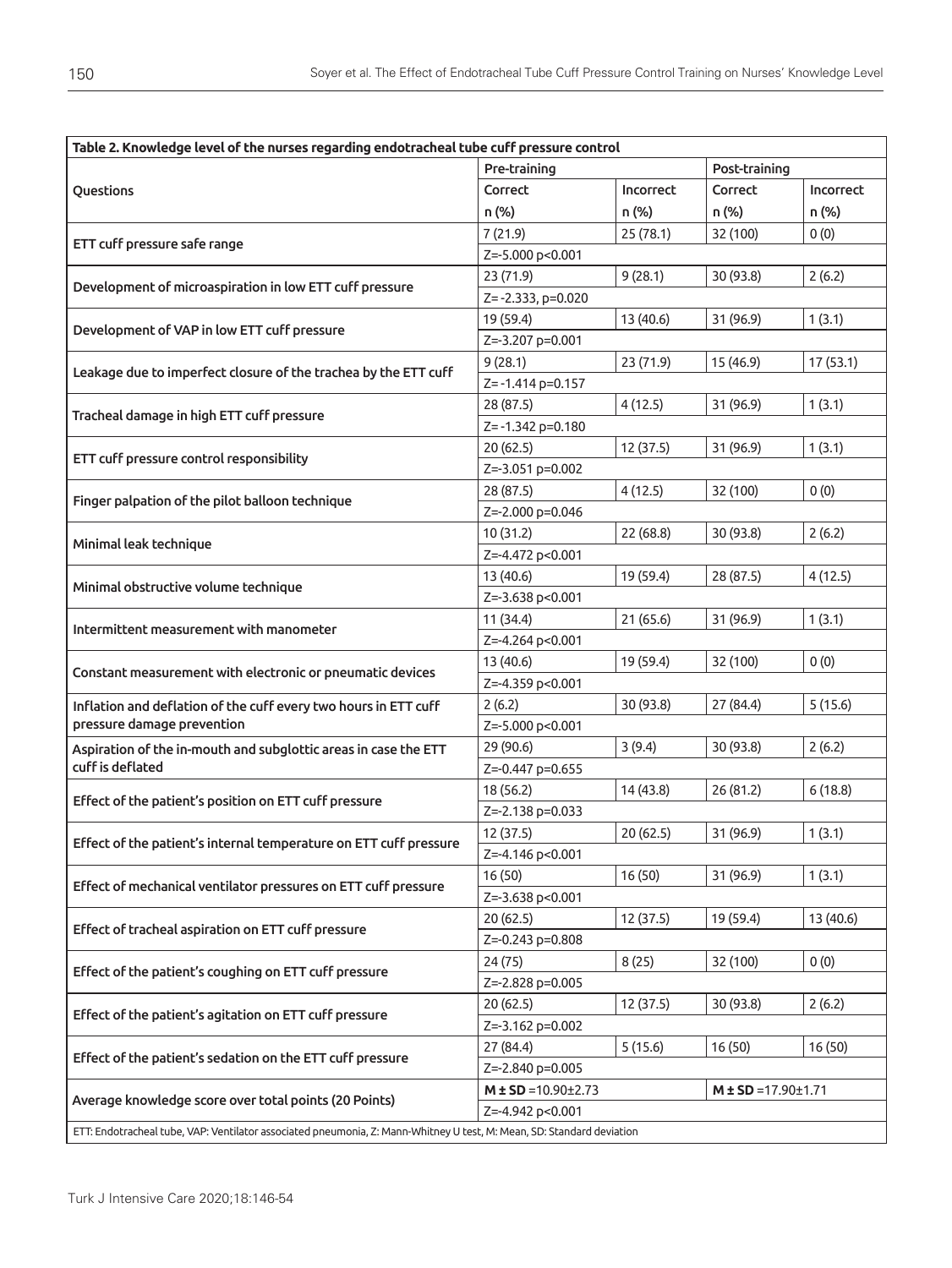| Table 3. Knowledge level scores according to demographic and occupational variables                                          |                  |                  |               |  |  |  |  |
|------------------------------------------------------------------------------------------------------------------------------|------------------|------------------|---------------|--|--|--|--|
| n (%)                                                                                                                        |                  | Pre-training     | Post-training |  |  |  |  |
|                                                                                                                              |                  | $M \pm SD$       | $M \pm SD$    |  |  |  |  |
| Age (years)                                                                                                                  |                  |                  |               |  |  |  |  |
| 18-23 years                                                                                                                  | 12 (37.5)        | 10.83±0.70       | 17.75±0.57    |  |  |  |  |
| 24-29 years                                                                                                                  | 11 (34.4)        | 10.63±0.99       | 17.00±0.44    |  |  |  |  |
| 30 years and over                                                                                                            | 9(28.1)          | 11.33±0.88       | 18.33±0.47    |  |  |  |  |
|                                                                                                                              | F=0.850, p=0.919 |                  |               |  |  |  |  |
| Gender                                                                                                                       |                  |                  |               |  |  |  |  |
| Female                                                                                                                       | 19 (59.3)        | 11.05±0.54       | 17.84±0.41    |  |  |  |  |
| Male                                                                                                                         | 13 (40.7)        | 10.96±0.90       | 17.38±0.44    |  |  |  |  |
|                                                                                                                              | F=0.005, p=0.944 |                  |               |  |  |  |  |
| Types of nursing degrees                                                                                                     |                  |                  |               |  |  |  |  |
| Vocational school of health                                                                                                  | 15 (46.9)        | $10.13 \pm 0.73$ | 17.46±0.50    |  |  |  |  |
| Associate degree                                                                                                             | 3(9.4)           | 12.66±1.85       | 16.66±0.33    |  |  |  |  |
| Bachelor's degree                                                                                                            | 9(28.1)          | 11.33±0.94       | 17.77±0.57    |  |  |  |  |
| Post-graduate degree                                                                                                         | 5(15.6)          | 11.40±0.81       | 18.60±0.50    |  |  |  |  |
|                                                                                                                              | F=0.678, p=0.573 |                  |               |  |  |  |  |
| Length of nursing experience (years)                                                                                         |                  |                  |               |  |  |  |  |
| 0-4 years                                                                                                                    | 15               | $10.73 \pm 0.63$ | 17.66±0.48    |  |  |  |  |
| 5 years and over                                                                                                             | 17               | 11.05±0.73       | 17.64±0.39    |  |  |  |  |
|                                                                                                                              | F=0.065, p=0.800 |                  |               |  |  |  |  |
| Type of ICU                                                                                                                  |                  |                  |               |  |  |  |  |
| Neurosurgery                                                                                                                 | 7(21.9)          | 12.85±0.79       | 16.85±0.96    |  |  |  |  |
| Anesthesiology and reanimation                                                                                               | 6(18.8)          | $10.83 \pm 1.13$ | 18.33±0.49    |  |  |  |  |
| Pulmonary diseases                                                                                                           | 5(15.6)          | 10.40±0.97       | 17.40±0.40    |  |  |  |  |
| Surgery                                                                                                                      | 4(12.5)          | 11.00±2.00       | 17.25±1.81    |  |  |  |  |
| Internal diseases-neurology                                                                                                  | 3(9.4)           | 10.00±1.15       | 17.66±1.20    |  |  |  |  |
| Isolation                                                                                                                    | 3(9.4)           | $7.66 \pm 1.66$  | 18.66±0.33    |  |  |  |  |
| Coronary                                                                                                                     | 2(6.2)           | 13.00±0.00       | 18.00±1.41    |  |  |  |  |
| Cardiovascular surgery                                                                                                       | 2(6.2)           | $9.50 \pm 0.50$  | 18.00±1.00    |  |  |  |  |
|                                                                                                                              | F=1.394, p=0.253 |                  |               |  |  |  |  |
| Length of ICU experience (years)                                                                                             |                  |                  |               |  |  |  |  |
| 0-4 years                                                                                                                    | 19 (59.3)        | 10.73±0.64       | 17.52±0.40    |  |  |  |  |
| 5 years and over                                                                                                             | 13 (40.7)        | 11.15±0.74       | 17.84±0.46    |  |  |  |  |
|                                                                                                                              | F=0.005, p=0.944 |                  |               |  |  |  |  |
| Type of working shift                                                                                                        |                  |                  |               |  |  |  |  |
| Only day or night shift                                                                                                      | 6(18.7)          | $9.83 \pm 3.12$  | 18.16±1.47    |  |  |  |  |
| Day and night shift                                                                                                          | 26 (81.3)        | 11.15±0.51       | 17.53±0.34    |  |  |  |  |
|                                                                                                                              | F=1.324, p=0.259 |                  |               |  |  |  |  |
| Length of one week working (hours)                                                                                           |                  |                  |               |  |  |  |  |
| 0-45 hours                                                                                                                   | 16(50)           | 11.06±0.52       | 17.50±0.43    |  |  |  |  |
| 46 hours and above                                                                                                           | 16(50)           | 10.75±0.82       | 17.81±0.43    |  |  |  |  |
| F=0.216, p=0.646                                                                                                             |                  |                  |               |  |  |  |  |
| ICU: Intensive care unit, F: Two-factor variance analysis statistics for associated samples, M: Mean, SD: Standard deviation |                  |                  |               |  |  |  |  |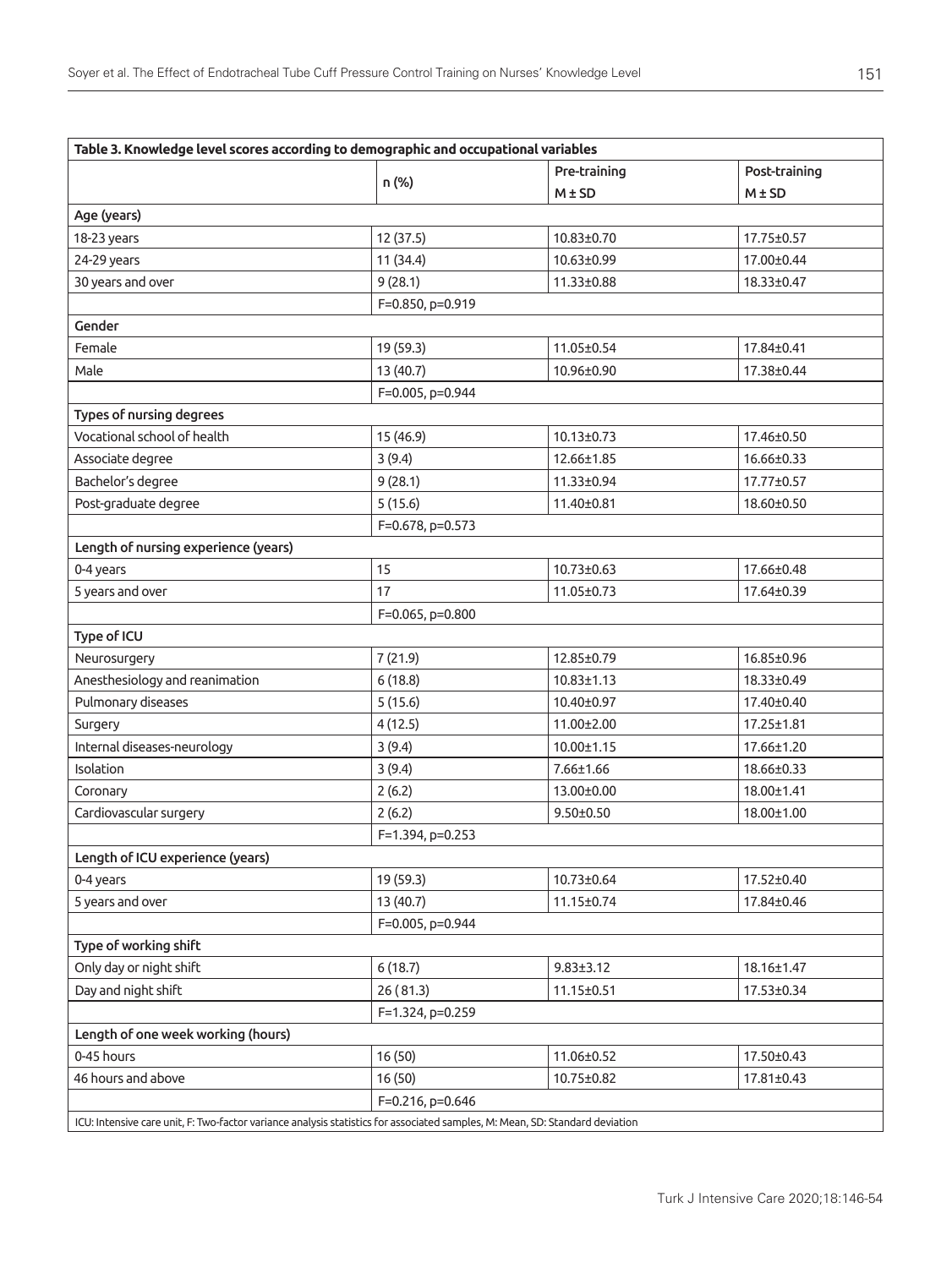The limited knowledge of nurses regarding ETT cuff pressure which is revealed by research shows a parallelism with the literature. However, it was observed that training increased the ICU nurses' knowledge of ETT cuff pressure. By deepening their awareness of VAP prevention packages and the need to maintain ETT cuff pressure at 20-30 cmH $_{\rm 2}$ O, which is consistent with the clinical quidelines, potential complications may be prevented and patient safety may be increased.

Given the complications associated with low and high ETT cuff pressure, keeping the ETT cuff pressure at the appropriate level is essential for patient safety (15). While high ETT cuff pressure leads to coughing, throat ache, hoarseness, haemoptysis, mucosal ischemia, tracheal damage, tracheal stenosis and fistula, low ETT cuff pressure causes microaspiration and development of VAP (2-4,6-9). These complications extend the time the patients remain on a mechanical ventilator and in the ICU (16).

The study found no significant difference between pre-training and post-training knowledge levels regarding tracheal damage and the trachea not sealing completely due to deviant ETT cuff pressure, while there was a significant difference between the pre- and post- training knowledge of complications relating to microaspiration (71.9%-93.9%) and VAP (59.4%-96.9%). When similar studies were analyzed, it was seen that 95% of the nurses prevented ETT cuff leaks; 94% of patients of low ETT cuff pressure caused aspiration; 98% of patients of high ETT cuff pressure led to tracheal damage and 15% of patients resulted in difficulty in swallowing (15). In a study in Turkey, 78.80% of the nurses stated that tracheal necrosis occurred when the ETT cuff pressure was not right, and 28.8% pointed out that it could cause tracheal shrinkage (16). A continuous professional training on the effects of low or high ETT cuff pressure on patients is required.

There was no difference in the pre- or post-training knowledge level regarding air leakage during inflation when using the pilot balloon finger palpation technique, which the nurses implemented as the method of controlling ETT cuff pressure in the ICU. This can be explained as showing that the nurses knew the ETT cuff needs to be deflated and reinflated every two hours so as to prevent tracheal damage and remembered this when they were questioned.

The methods of ETT cuff pressure control are: palpation of the pilot balloon with finger (11), the minimal leak technique, the minimal obstructive volume technique (2), intermittent control with a manometer (3) and constant ETT cuff pressure control (12). Analyzing the literature regarding the methods of ETT cuff pressure control used, it is observed that the minimal obstructive volume technique is used in 10% of cases, the intermittent control with manometer is used in 76% of cases, the pilot balloon finger palpation technique is used in 41% of cases, and the constant control method is used in 0.3% of cases. The same study also found that 84% of nurses named the intermittent control with manometer technique as the most appropriate one (15). A study in Turkey revealed that 68.8% of nurses practiced control through finger palpation of the pilot balloon, 32% of them used the manometer to control ETT cuff pressure and 12.50% controlled it using the minimal leak technique. The minimal obstructive volume technique was not used by any nurses. Half of the nurses said that they inflated the ETT cuff until it had the consistency of an earlobe, 36.3% said they inflated the cuff with 10 mL of air, 35.0% said they inflated until the sound of leakage died away and 2.5% said they inflated the cuff with 20 mL of air. Meanwhile 5.3% stated they did not know to what extent they were supposed to inflate it (16). It has recently been suggested in the literature that the most efficient method, particularly in preventing complications, is to constantly control constant the ETT cuff pressure with electronic, pneumatic, or smart-cuff manager (3,22-27). There was a significant difference between the pre-training level of knowledge of the nurses and their posttraining level of knowledge. Since ETT cuff pressure control is mainly carried out using finger palpation of the pilot balloon in Turkey, it is clear that the answers mostly focused on this method. It was concluded that in addition to the fact that a shortage of knowledge existed in terms of ETT cuff pressure control, new developments in methods of control methods were not being monitored.

ETT pressure is affected by changes in position, internal body temperature, ventilator pressures and tracheal aspiration, mechanical ventilator moods, coughing, agitation, and sedation (2,7). This study found a significant increase in the level of knowledge and correct answers regarding the factors affecting ETT cuff pressure. The higher number of correct answers regarding ETT cuff pressure range, control methods and potential complications which were given after the training suggested that nurses would be monitoring their patients better during their care.

The literature shows that face-to-face training and workshops devoted to the prevention of VAP lead to nurses'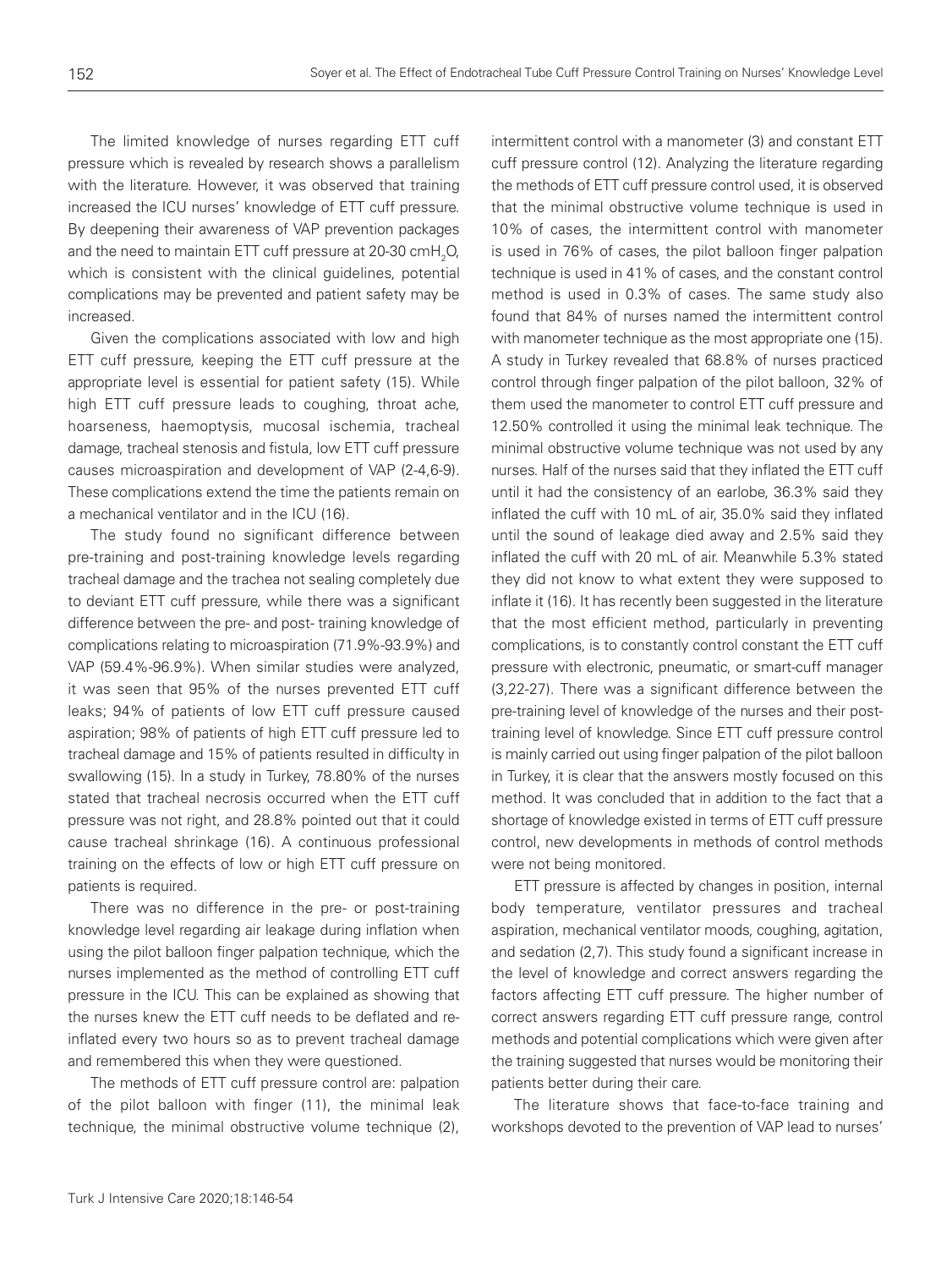maintaining normal ETT cuff pressure at a significantly higher level (28). 70% of the nurses in a Turkish study stated that they obtained their knowledge about ETT cuff pressure control from senior nurses and 89% of them felt that they needed ETT cuff pressure training as the knowledge they had obtained from senior nurses was not adequate (16).

### Study Limitations

Because it was not a valid measurement tool, we used the self-developed instruments. Some of the nurses were unable to attend due to leave (annual leave, maternity leave, etc.). Also some of the nurses did not participate in the study because the care process continued in intensive care. As a result of the collaboration with the nursing services, the training could only be planned for one day.

# **Conclusion**

It was observed in this study that the post-training level of knowledge of the nurses regarding ETT cuff pressure control methods was significantly higher than the pre-training level of knowledge. Feedback revealed that the training had educated the nurses about the normal values of ETT cuff pressure, complications in case the ETT cuff pressure deviated from normal, ETT cuff pressure control methods and the factors affecting ETT cuff pressure. It is believed that such training will increase the use and sustainability of the recommended ETT cuff pressure.

It was seen that ETT cuff pressure control training increased ICU nurses' level of knowledge, and that the nurses had positive opinions about it. In this regard, it is suggested that such training, aimed at enhancing the knowledge and skills of ICU nurses regarding ETT cuff pressure control, be repeated on a regular basis.

### **Ethics**

**Ethics Committee Approval:** The study were approved by the Afyonkarahisar Health Sciences University of Local Ethics Committee (protocol number: 2017/187).

Informed Consent: Consent form was filled out by all participants.

Peer-review: Externally peer-reviewed.

### Authorship Contributions

Surgical and Medical Practices: Ö.S., P.Ö., Concept: M.Y.V.G., P.Ö., Ö.S., Design: M.Y.V.G., P.Ö., Ö.S., Data Collection and Process: P.Ö., Ö.S., Analysis or Interpretation: Ö.S., Literature Search: M.Y.V.G., PÖ., Ö.S., Writing: Ö.S.

**Conflict of Interest:** No conflict of interest was declared by the authors.

**Financial Disclosure:** The authors declared that this study received no financial support.